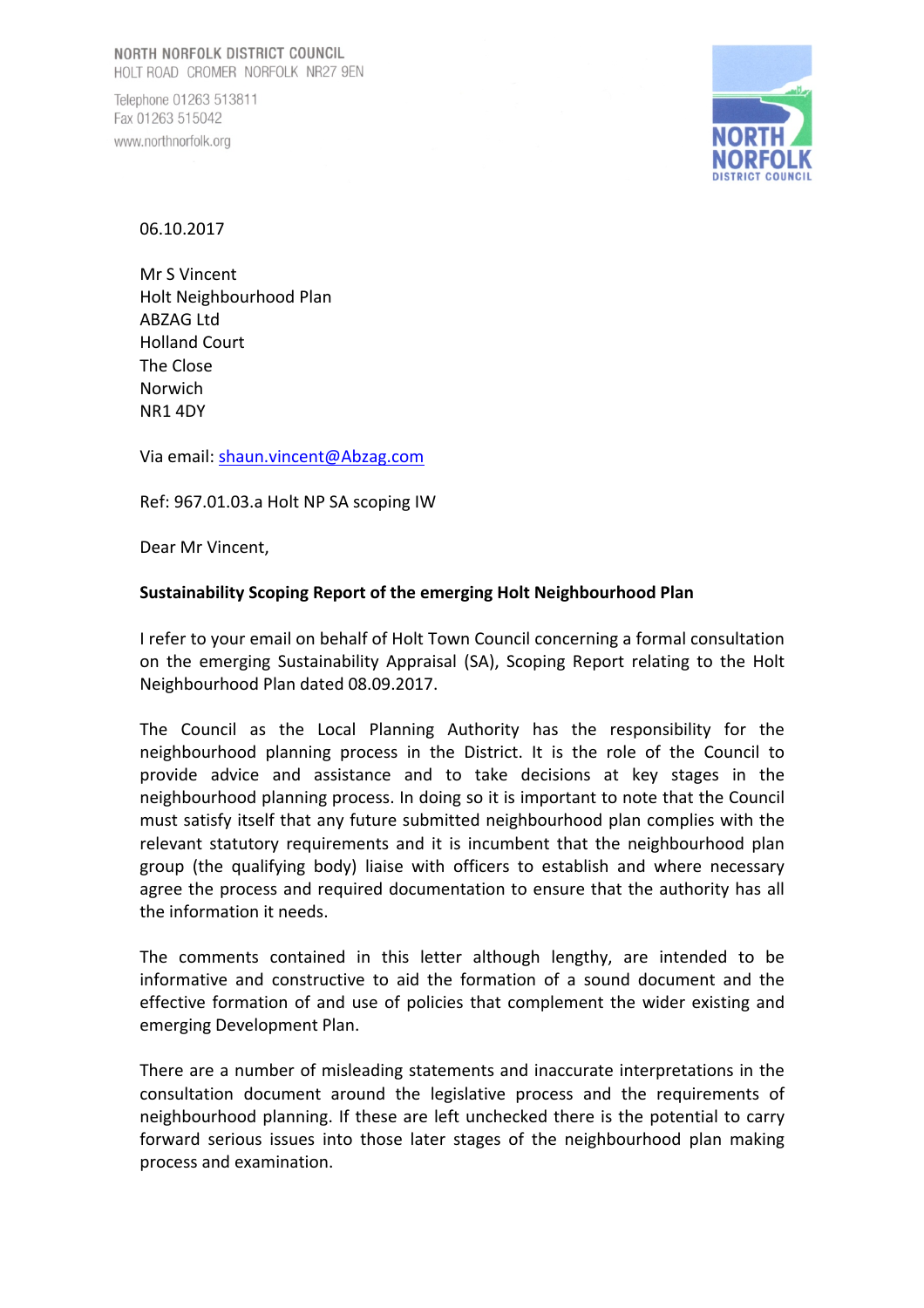It is strongly recommended before the next stages are embarked upon that the neighbourhood plan group engage with officers of the Council, not only to establish the required process but also in compilation of the emerging plan's content and structure. This letter highlights some of the areas of concern however I would strongly advise the Holt neighbourhood plan group make an appointment to see me where I will explain these fully and seek agreement on how to take the emerging neighbourhood plan forward. In the meantime your attention is drawn to a series of guidance notes which have been issued to assist local communities in the production of neighbourhood plans which can be found on the council's web site:

https://www.north-norfolk.gov.uk/tasks/planning-policy/neighbourhood-planning/

Detailed in the guidance are links to independent guidance that detail how neighbourhood plan groups should engage with their local authority as well as guidance around when it is appropriate to undertake a Sustainability Appraisal and, Strategic Environmental Assessment, who should undertake these and how.

Contrary to the assertions in the consultation document there is no requirement to undertake a Sustainability Appraisal SA in the Neighbourhood Planning Regulations, nor is there a requirement to produce a Sustainability Appraisal Scoping Report. It is recognised that in some cases, depending on the content of the emerging neighbourhood plan, undertaking an SA may offer the precautionary route of demonstrating how the neighbourhood plan meets one of the "basic conditions" tests; however there is no requirement to undertake such a scoping report. In such cases the national Planning Practice Guidance is clear that where a Sustainability Appraisal is carried out material produced for the Local Plan would be relevant.

If the group is intent on undertaking an SA then the interim SA Framework, already developed for the Local Plan and freely available, should be used. This will also help the neighbourhood plan group demonstrate conformity with the Local Plan. However it is considered that such an approach has the potential to add a significant and potentially unnecessary amount of complexity to the process as well as adding to the financial burdens and costs of producing a neighbourhood plan by incurring additional consultant's costs. At this stage it is thought that undertaking an SA may not be necessary. It is not yet clear what areas of land use planning the neighbourhood plan is seeking to address and until this has been established it is hard to advise on the most appropriate approach.

# **Sustainability Scoping Report**

It is noted that the SA Scoping Report contains a series of Objectives for the Holt neighbourhood plan. This is the first time officers have seen these Objectives and it is considered that the SA Scoping Report is not the correct place to seek consultation feedback on the aspirations that the neighbourhood plan group are suggesting the plan seek to address.

It is recommended that the Vision and Objectives are grounded by evidence, consulted on through community consultation and that they are sense checked with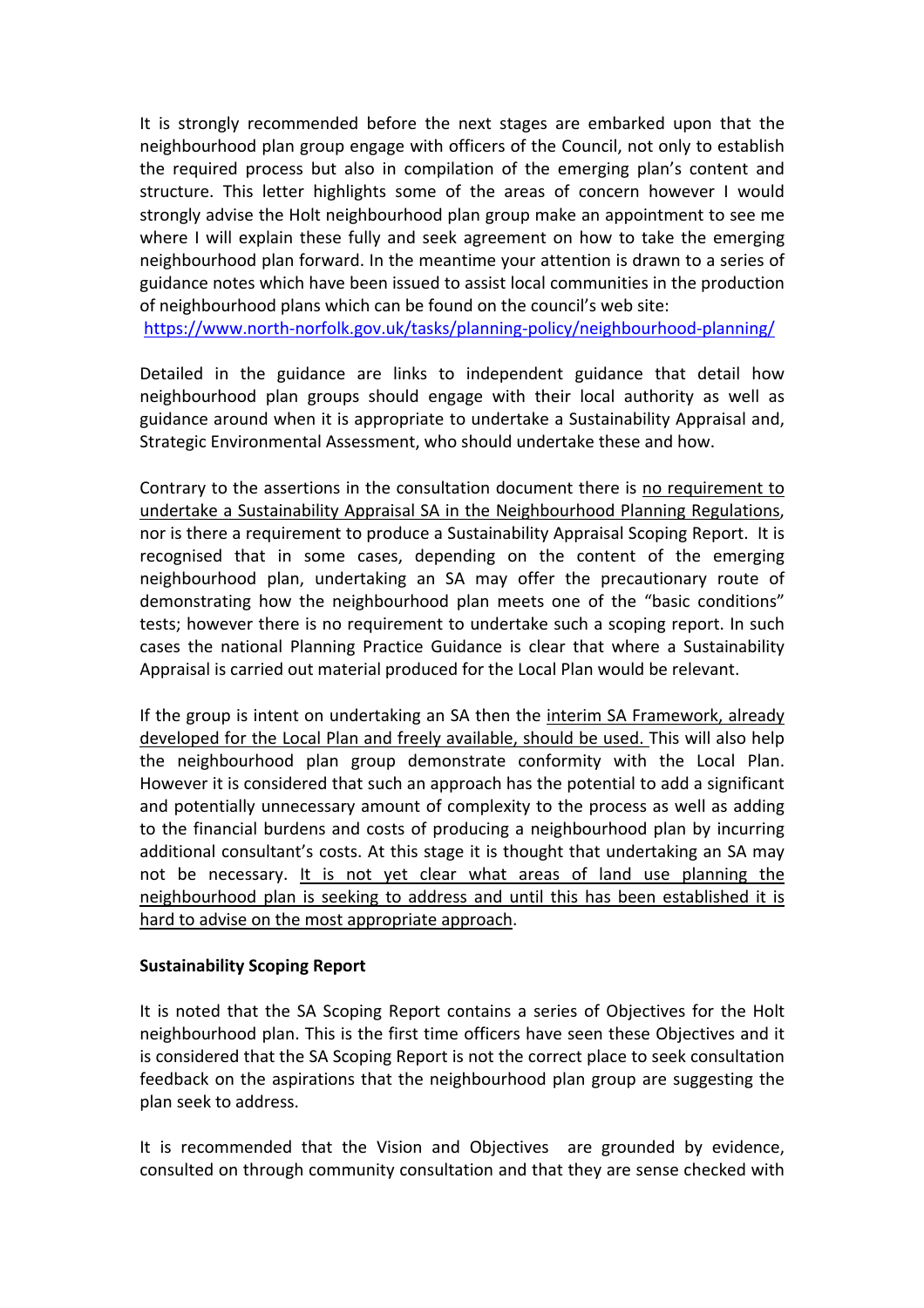the local authority to make sure they are deliverable and offer a suitable foundation from which to build a Land Use Plan which will be used in the determination of planning applications. For example objective three is seeking to make affordable housing in "sensitive areas" occupied by "local people". Putting aside the ambiguity around what is meant by "sensitive areas" any policy approach which seeks to add further local connection criteria outside of the Council's Choice Based Lettings Scheme would not only be contrary to the Councils allocation policy but also contrary to the legislation to which Local Authorities must conform to. Any such policy has the strong potential to be in direct conflict with the statutory requirements of the Council and the policies of the Local Plan to which neighbourhood plans are required to be in general conformity with. Other neighbourhood plans which tried to go down this route have all been revised. Our advice is that these Objectives should be refined to ensure they create an appropriate basis from which land use polices can be derived.

There is concern that the Scoping Report as presented is misleading in places, while in others it is incorrect in its interpretation of the legislation and due process. Going forward it is recommended that officer's opinions are sought so that there is a mutual understanding between officers and the neighbourhood plan steering group around the neighbourhood plan process and the documentation required.

Although there is an acknowledgment that the Council's SA Scoping Report has informed the development of this report, it would appear that the content has in places been largely reproduced from the Council's own document. Text, Maps and diagrams should as a minimum be acknowledged and identified by source. Permission should be sought before reproducing images and maps, and it is also worth noting that more updated mapping around flooding and in particular surface water flooding could have been provided. The Document Review contained in appendix 3 is a reproduction for the Local Plan SA Scoping Report 2016; it is unlikely to have been used to inform the development of the SA Framework contained in this document.

It is not known if the Holt Town Council has obtained a public sector mapping licence for the reproduction of OS mapping. If they have then the appropriate license number should be displayed on each map otherwise the group should contact the Council for advice.

### **SA Framework**

A Sustainability Appraisal is a systematic process. Its role is to promote sustainable development by identifying indicators and assessing the extent to which emerging plans, when judged against reasonable alternatives, will help achieve relevant environmental, economic and social objectives. The SA Framework contained in the Holt neighbourhood plan SA Scoping Report is largely a reproduction of that contained in the Local Plan Draft Sustainability Appraisal Scoping Report consultation version September 2016. It is not the case of picking and choosing which Objectives to use as all the Objectives are relevant for all communities across the District. As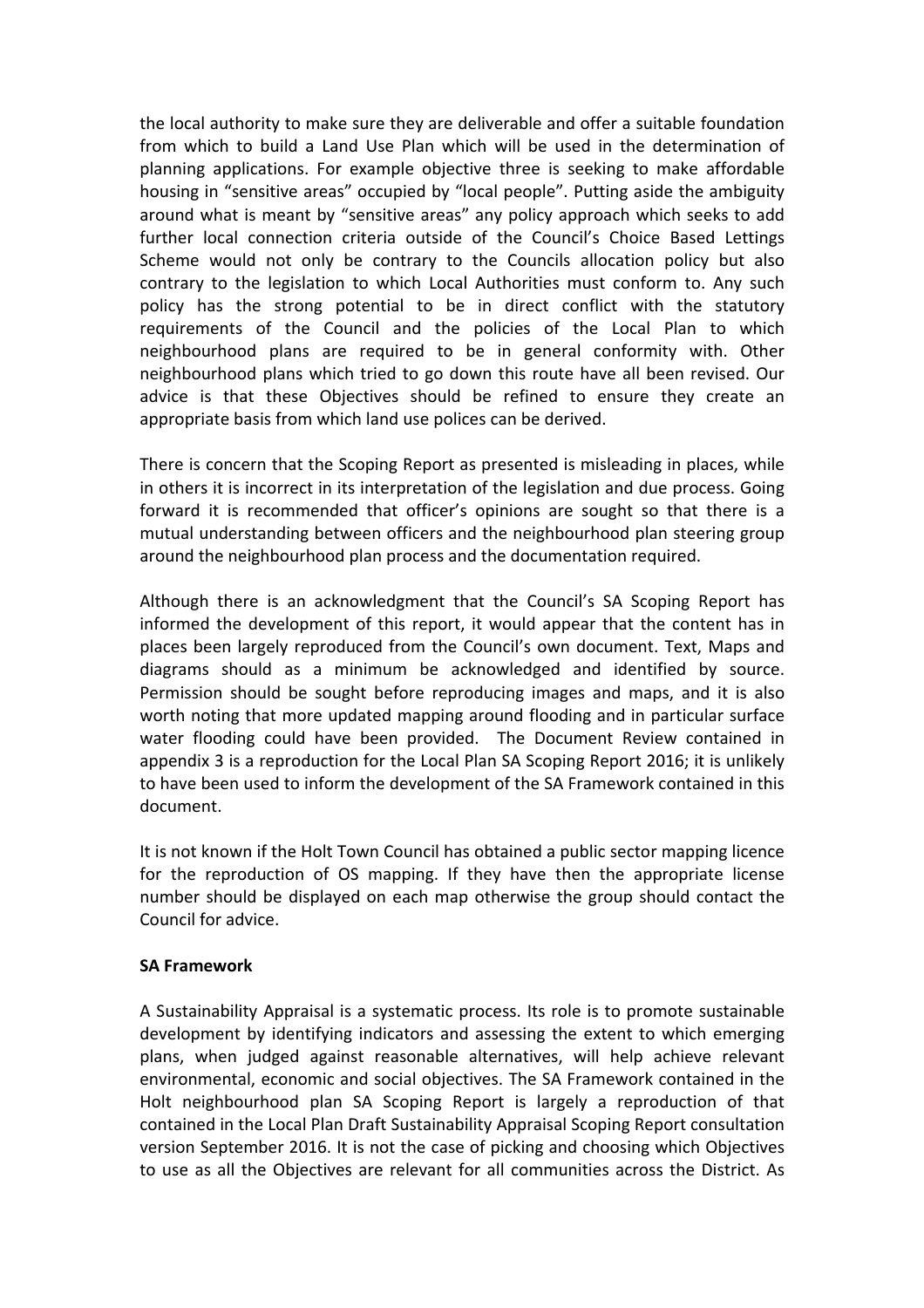such these should all be used in any Sustainability Appraisal of the Holt neighbourhood plan. You should also be aware that since the publication and consultation of the Local Plan Draft SA Framework it has been updated. These updates have not been reflected in the Holt SA Scoping Report. It is recommended that going forward the Holt neighbourhood plan adopt the use of this readily available and updated SA Framework.

#### **Strategic Environmental Assessment**

In some limited circumstances, where a neighbourhood plan is likely to have a significant environmental effect, it may require a strategic environmental assessment. The guidance is clear that draft neighbourhood plan proposals should be assessed to determine whether the plan is likely to have significant environmental effects. This process is commonly referred to as a **screening assessment** and the requirements are set out in regulation 9 of the Environmental Assessment of Plans and Programmes Regulations 2004.

To avoid any ambiguity the Council as the Local Planning Authority and the responsible body has, as part of its duty to assist, in place processes to determine whether proposed neighbourhood plans will require a Strategic Environmental Assessment. Guidance is clear that the qualifying body should work with the Local Planning Authority to be sure that the authority has the information it needs for such a determination.

The SA Scoping Report contains a section in the appendix detailed Screening Determination.

- A) ABZAG are not the "responsible" determining body to whom the regulations apply and the determination of whether SEA is required lies with the Council. Rather than a screening determination, what should be provided is a screening report detailing the plan characteristics and the environmental characteristics that the plan may impact on. Further guidance on this is available in the national Planning Practice Guidance and in a specific Locality guide accessed through the NNDC planning guidance fact sheet;
- B) It is premature to undertake such an exercise and too early to make a "judgment" around the potential effects the Holt neighbourhood plan may or may not have on the environment especially as the content of the plan is not known;
- C) There is concern that the other Statutory bodies will not consider the screening section contained in this report, it is tucked away in an appendix and they may not realise that the consultation on the sustainability appraisal scope includes elements of SEA screening, it is best practice to separate these out;
- D) The determination concludes that the neighbourhood plan "may" have a significant effect. The test however is around whether the neighbourhood plan is likely to have significant effect.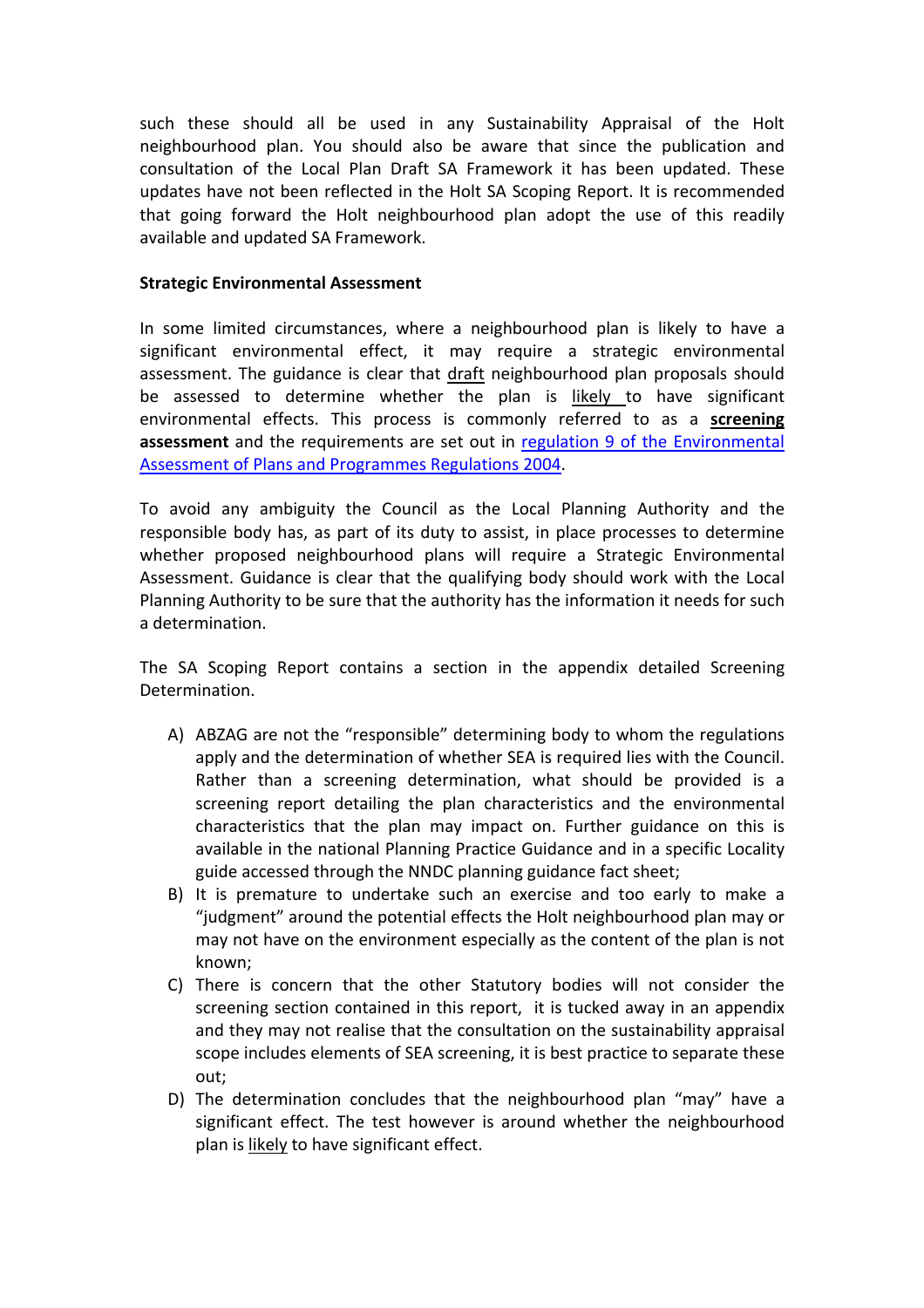Whether a neighbourhood plan proposal requires a strategic environmental assessment, and (if so) the level of detail needed, will depend on what is proposed. A Strategic Environmental Assessment may be required, for example, where:

- A neighbourhood plan allocates sites for development  $-$  (it is our understanding that the neighbourhood plan is not intending to allocate growth, though this is not clear);
- The neighbourhood area contains sensitive natural or heritage assets that may be affected by the proposals in the plan;
- The neighbourhood plan is likely to have significant environmental effects that have not already been considered and dealt with through a sustainability appraisal of the Local Plan.

Put simply there are three steps to checking whether an SEA is required for neighbourhood plans:

- 1. The neighbourhood plan group should prepare a Screening Report;
- 2. Request a Screening Opinion from the "responsible body" who will in turn consult with the statutory bodies;
- 3. In light of their response the responsible body will determine whether the emerging neighbourhood plan is likely to have significant effects on the environment and therefore be a requirement for the neighbourhood plan group to undertake an SEA;

# **Habitats Directive**

 $\overline{a}$ 

Schedule 2 of the Neighbourhood Planning (General) Regulations  $2012<sup>1</sup>$  refers to the Habitats Directive. The Regulations require Habitats Regulations Assessment (HRA) screening to be undertaken (by the qualifying body) to identify if a neighbourhood plan would have a significant impact on nature conservation sites that are of European importance, also referred to as Natura 2000 sites. Article 6 (3) of the EU Habitats Directive<sup>2</sup> and Regulation 61 of the Habitats and Species Regulations 2010<sup>3</sup> (as amended) requires that an Appropriate Assessment is carried out on any plan or project likely to have a significant effect on a European Site.

To fulfil the legal requirements to identify if likely significant effects will occur on European Sites through the implementation of the neighbourhood plan, the neighbourhood plan group should undertake an HRA Screening Assessment and submit to the competent authority (LPA), for the purpose of determining if further assessment of the implications for European Sites is required. Details of the internationally designated sites need to be assessed to see if there is the potential for the implementation of the Neighbourhood Plan to have an impact on the sites. The Regulations state<sup>4</sup> that any assessment should be in view of the sites

 $\frac{2 \text{ http://ec.europa.eu/environment/nature/natura2000/management/guidance_en.htm}}{2 \cdot \frac{2 \cdot 1 \cdot 1}{1 \cdot 1} \cdot 1}$ <br> $\frac{2 \cdot 1 \cdot 1}{1 \cdot 1}$ <br> $\frac{4 \cdot 1}{1 \cdot 1}$  Regulation 102A (3) Schedule 2 of the Neighbourhood Planning (General) Regulations 2012

http://www.legislation.gov.uk/uksi/2012/637/pdfs/uksi\_20120637\_en.pdf